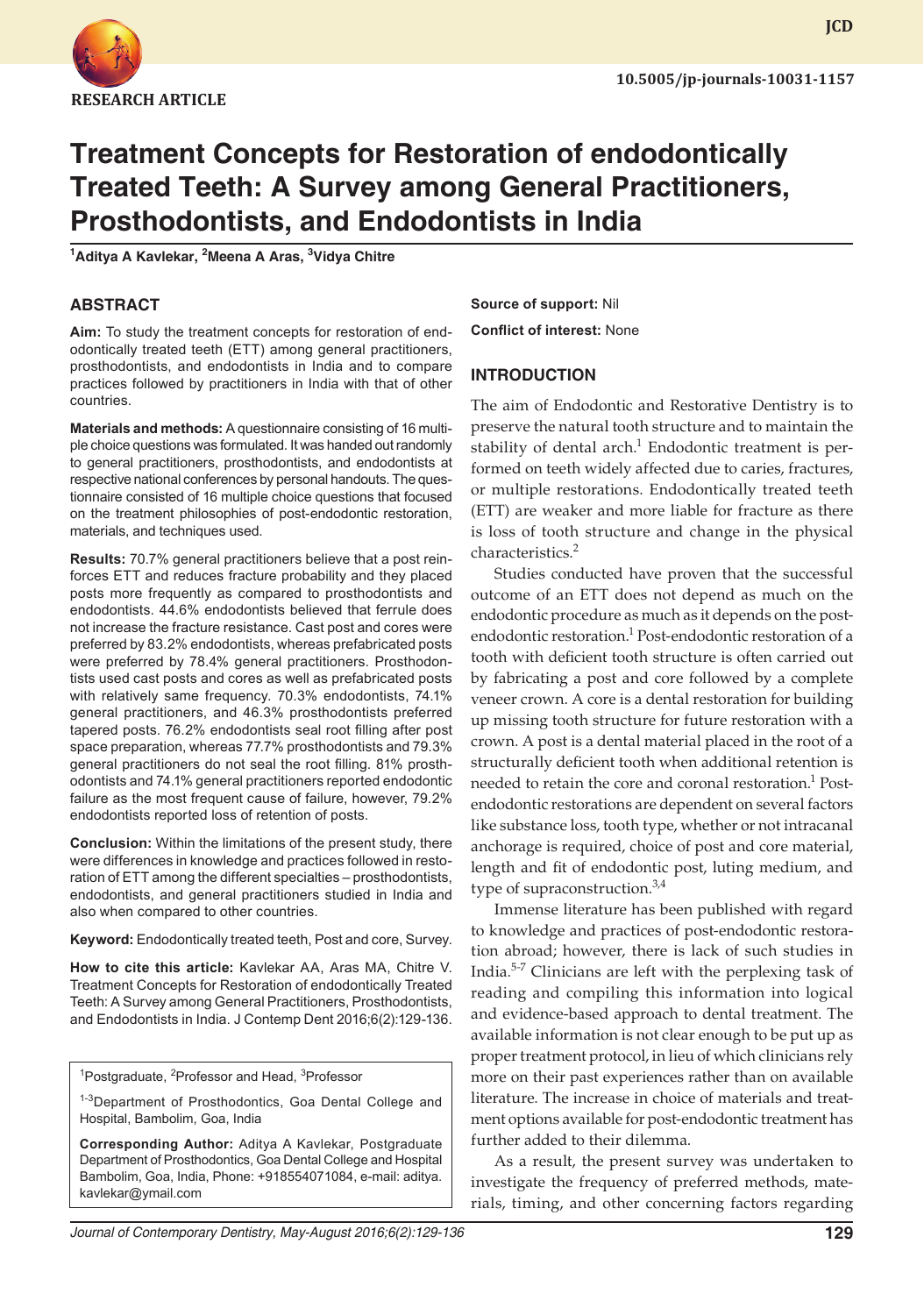restorations of ETT with special emphasis on assessing the knowledge and practices used by prosthodontists, endodontists, and general practitioners in India. The present survey also allowed comparisons of beliefs and practices in restoration of ETT followed by practitioners in India with that of other countries.

## **MATERIALS AND METHODS**

A questionnaire consisting of 16 multiple choice questions was formulated. A cover letter stated the instructions, rationale, and purpose of the survey. It was handed out randomly to general practitioners, prosthodontists, and endodontists at respective national conferences by personal handouts. The questionnaire asked for anonymous responses so as to overcome any reservation about participation.

The first part of the questionnaire consisted of general personal information of the dentist like gender, qualification, number of years of practice, and whether he/she had attended any special course for post and core.

The second part of the questionnaire consisted of 16 multiple choice questions that focused on the treatment philosophies of post-endodontic restoration, materials, and techniques used. The questions covered the following topics:

# **Beliefs and Frequency of Use of Intracanal Posts**

The participants were asked how frequently they placed posts and their beliefs whether every ETT must receive a post, whether post reinforces ETT and reduces fracture probability, and whether a ferrule effect increases fracture resistance.

# **Prosthetic Restoration**

The participants were questioned about frequency of use of posts depending on tooth location and restoration modalities.

## **Materials Preferences**

The participants were questioned with regard to commonly used post system, post design, material used to construct core, and cement used to lute post.

# **Techniques of Post Space Preparation**

Questions related to timing of post space preparation following endodontic therapy, instruments used to remove root filling material, solution used to rinse canal before cementation, and whether root filling was sealed after post space preparation were asked.

## **Cause of Failure**

The participants were questioned regarding the cause of most frequent cause of failure of post placement.

## **RESULTS**

## **Demographics**

The questionnaire was answered by 116 general practitioners, 121 prosthodontists, and 101 endodontists with an overall return rate of 37%. Majority of prosthodontists and endodontists were males 58.7% to 71.3% respectively; however, majority of the general practitioners were female 66.4%. 50.4% of prosthodontists and 52.5% endodontists had a clinical experience of 0 to 5 years, whereas 41.4% of general practitioners had a clinical experience of 5 to 10 years. A total of 69.4% of prosthodontists and 56.4% of endodontists had not attended any special course, whereas 54.3% general practitioners had undergone special courses to upgrade their skills with regard to restoration of ETT.

## **Beliefs and Frequency of Use of Intracanal Posts**

89.3% prosthodontists, 81.2% endodontists, and 90.5% general practitioners believed that every ETT need not receive a post (Table 1). 83.5% prosthodontists and 83.2% endodontists seldom place posts whereas 53.4% of general practitioners frequently placed posts in ETT. 70.7% general practitioners believe that a post definitely reinforces an ETT and reduces fracture probability whereas 68.6% prosthodontists and 80.2% endodontists believe that posts with adhesive luting reinforces an ETT and reduces fracture probability (Graph 1). 82.6% prosthodontists and 75% general practitioners believe that using ferrule increases fracture resistance whereas only 55.4% endodontists believe in fracture resistance effect of ferrule (Graph 2).

# **Prosthetic Restoration**

With regard to tooth location, a more equitable frequency of post placement is seen for all tooth locations by prosthodontists, i.e., molars (26.4%), premolars (33.9%), and anterior teeth (39.7%) whereas endodontists and general practitioners place posts more frequently in only premolars and anterior teeth (Table 2). 47.5% endodontists place posts more frequently in premolars whereas 48.5% place more frequently in anterior teeth. 58.6% general practitioners place posts more frequently in premolars and whereas 38.8% place more frequently in anterior teeth. 87.1% endodontists and 85.3% general practitioners use posts more frequently for single-crown therapy, whereas only 68.6% prosthodontists use posts more frequently for single-crown therapy and 21.5% prosthodontists use

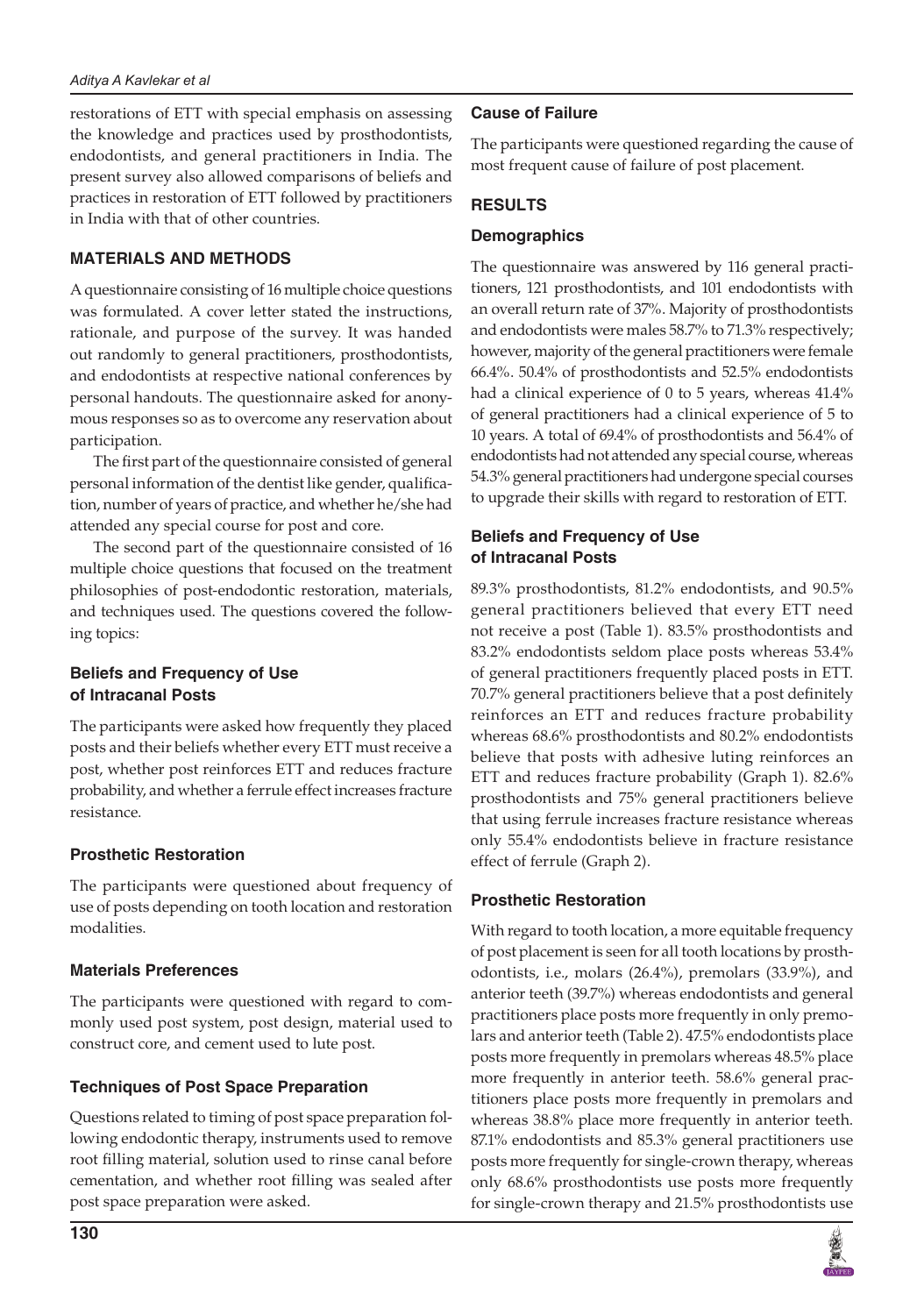|  | Treatment Concepts for Restoration of endodontically Treated Teeth |  |
|--|--------------------------------------------------------------------|--|

| Question                                                                                                                                     | Response                                      | Prosthodontist<br>(%) | Endodontist<br>(%) | General<br>practitioner<br>(%) |
|----------------------------------------------------------------------------------------------------------------------------------------------|-----------------------------------------------|-----------------------|--------------------|--------------------------------|
| (1) Do you believe that every endodontically                                                                                                 | (a) Yes                                       | 10.7                  | 18.8               | 9.5                            |
| treated tooth must receive a post?                                                                                                           | $(b)$ No                                      | 89.3                  | 81.2               | 90.5                           |
| (2) How frequently do you place post in your                                                                                                 | (a) Seldom $(30\% \text{ of all ETT})$        | 83.5                  | 83.2               | 45.7                           |
| dental practice?                                                                                                                             | (b) Frequently $(30-70\% \text{ of all ETT})$ | 13.2                  | 14.9               | 53.4                           |
|                                                                                                                                              | (c) Usually (>70% of all ETT)                 | 3.3                   | 2                  | 0.9                            |
| (3) Do you believe that a post reinforces an                                                                                                 | (a) Yes, definitely                           | 4.1                   | 14.9               | 70.7                           |
| endodontically treated tooth and reduces                                                                                                     | (b) Yes, with adhesive luting                 | 68.6                  | 80.2               | 16.4                           |
| fracture probability?                                                                                                                        | (c) Yes, with conventional luting             | 0.8                   | 0                  | 0                              |
|                                                                                                                                              | $(d)$ No                                      | 26.4                  | 5                  | 12.9                           |
| (4) Do you believe that reducing the level of                                                                                                | (a) Yes                                       | 82.6                  | 55.4               | 75                             |
| finishing line below the core foundation,<br>thus using a ferrule effect following<br>post cementation increases the fracture<br>resistance? | $(b)$ No                                      | 17.4                  | 44.6               | 25                             |





**Graph 1:** Comparison of responses of different dental specialties based on belief that a post reinforces an ETT and reduces fracture probability



**Graph 2:** Comparison of responses of different dental specialties based on belief that a ferrule increases fracture resistance

| Table 2: Responses regarding prosthetic restoration |
|-----------------------------------------------------|
|-----------------------------------------------------|

| Question                                                                                              | Response                   | Prosthodontist<br>(%) | Endodontist<br>(%) | General<br>practitioner (%) |
|-------------------------------------------------------------------------------------------------------|----------------------------|-----------------------|--------------------|-----------------------------|
| (1) In which teeth do you frequently use posts<br>for restoration of endodontically treated<br>tooth? | (a) Molars                 | 26.4                  | 4                  | 2.6                         |
|                                                                                                       | (b) Premolars              | 33.9                  | 47.5               | 58.6                        |
|                                                                                                       | (c) Anteriors              | 39.7                  | 48.5               | 38.8                        |
| (2) For which of the following restoration                                                            | (a) Direct restorations    | 9.9                   |                    | 6.9                         |
| modalities do you use posts more often for                                                            | (b) Single-crown therapy   | 68.6                  | 87.1               | 85.3                        |
| restoring ETT?                                                                                        | (c) Abutment teeth for FPD | 21.5                  | 11.9               | 7.8                         |

posts more frequently to restore abutment teeth for fixed partial dentures (FPDs).

#### **Materials Preferences**

83.2% endodontists use casts posts more frequently, however, 78.4% general practitioners place prefabricated posts more frequently whereas 52.9% prosthodontists place prefabricated posts while 47.1% place cast posts (Graph 3, Table 3). With regard to post designs, 70.3% endodontists and 74.1% general practitioners preferred tapered posts whereas when compared to prosthodontists, 46.3% preferred tapered posts, 21.5% preferred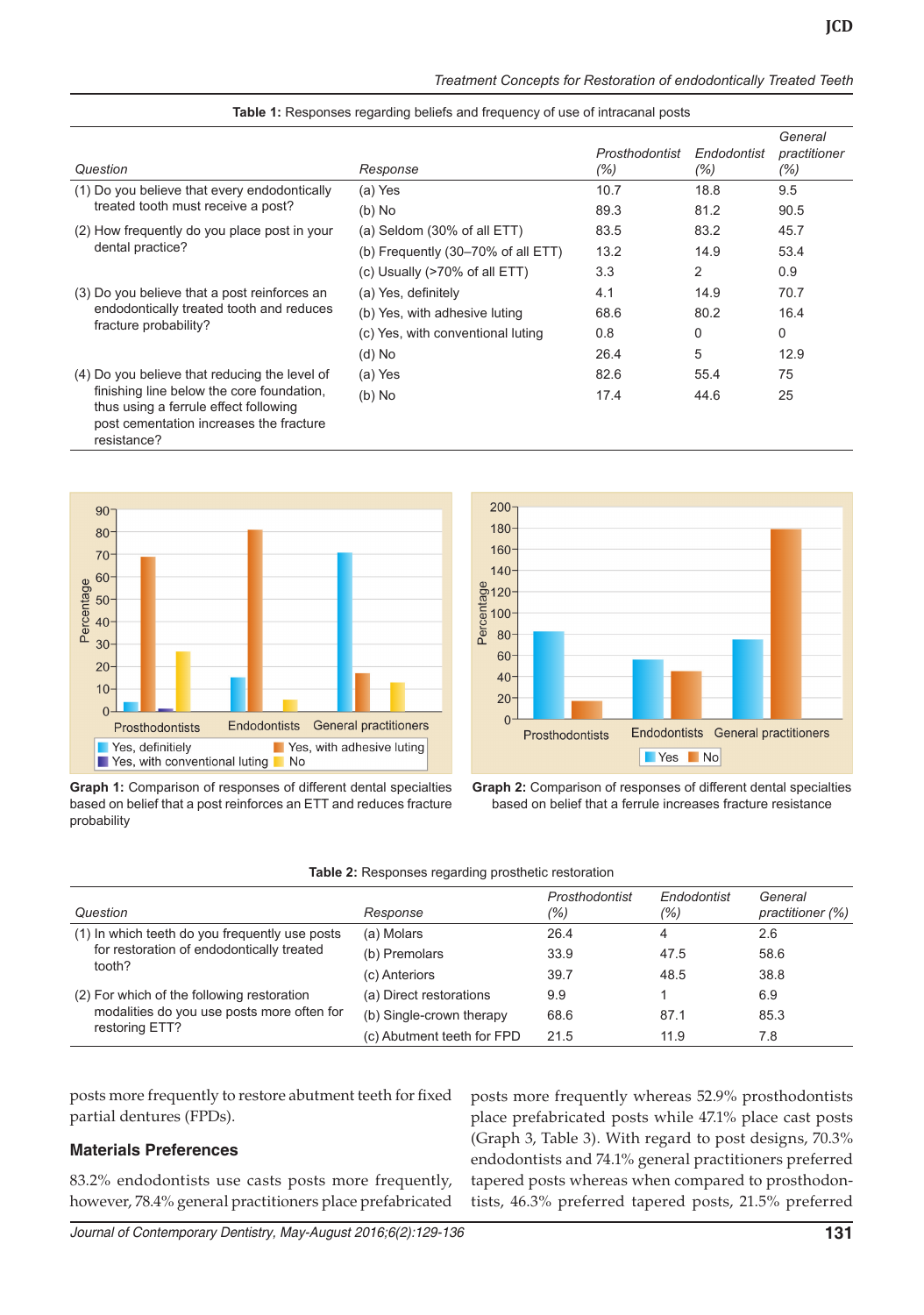



combined parallel sided/tapered posts, and 20.7% preferred parallel posts. Among general practitioners, 49.1% use composite cores and 17.2% use glass ionomer cement cores on prefabricated posts more commonly. Among endodontists, 51.5% used cores other than that mentioned in the options whereas 26.7% used amalgam cores, however among prosthodontists, 30.6% used composite cores more commonly whereas 28.9% used cores other than that mentioned on the options. Among prosthodontists, 41.3% prefer glass ionomer cement, 32.2% prefer resin cement whereas 26.4% prefer zinc phosphate cement to lute the post; however, among endodontists, 37.6% prefer glass ionomer cement and 46.5% zinc phosphate cement. Among general practitioners, 56.9% prefer resin cement and 27.6% prefer glass ionomer cement.

## **Techniques of Post Space Preparation**

80.2% prosthodontists, 78.2% endodontists, and 81.9% general practitioners wait for 1 week after root has been filled to prepare the canal for post (Table 4). Among prosthodontists, 60.3% remove root fillings with conventional burs more frequently whereas 39.7% preferred to use special burs supplied by manufacturers whereas among endodontists, 83.2% preferred conventional burs while 16.8% preferred special burs; however, among general practitioners, 56.9% preferred special burs while 43.1% preferred conventional burs. 76.2% endodontists seal root filling after post space preparation whereas 77.7% prosthodontists and 79.3% general practitioners do not seal root filling after post space preparation. 76% prosthodontists rinse canal with distilled water, 66.3% endodontists rinse with sodium hypochlorite whereas 56% general practitioners do not rinse canal before post cementation. 69.3% endodontists and 62.9% general practitioners apply cement to post to place cement in canal whereas among prosthodontists, 38.8% apply cement to post to place cement in canal while 34.7% apply cement to canal with a lentulo spiral.

## **Cause of Failure**

81% prosthodontists reported endodontic failure while 12.4% reported loss of retention of post as the most frequent cause of failure (Table 5). Similarly 74.1% general practitioners reported endodontic failure while 12.9% reported loss of retention of post as most frequent cause of failure. However, 79.2% endodontists reported loss of retention of posts while 16.8% reported endodontic failure as most frequent cause of failure (Graph 4).

|                                                                                            |                                          | Prosthodontist | Endodontist  | General          |
|--------------------------------------------------------------------------------------------|------------------------------------------|----------------|--------------|------------------|
| Question                                                                                   | Response                                 | $(\% )$        | (% )         | practitioner (%) |
| (1) Which post system do you use more                                                      | (a) Cast posts                           | 47.1           | 83.2         | 21.6             |
| frequently?                                                                                | (b) Prefabricated post                   | 52.9           | 16.8         | 78.4             |
| (2) Which of the following post designs                                                    | (a) Tapered posts                        | 46.3           | 70.3         | 74.1             |
| do you prefer?                                                                             | (b) Parallel posts                       | 20.7           | 27.7         | 17.2             |
|                                                                                            | (c) Combined parallel-sided/tapered      | 21.5           |              | 4.3              |
|                                                                                            | (d) Screw type                           | 9.1            |              | 2.6              |
|                                                                                            | (e) Split flexible post                  | 2.5            | $\mathbf{0}$ | 1.7              |
| (3) Which material do you use more<br>commonly to construct core on<br>prefabricated post? | (a) Composite                            | 30.6           | 13.9         | 49.1             |
|                                                                                            | (b) Glass ionomer cement                 | 18.2           | 7.9          | 17.2             |
|                                                                                            | (c) Resin modified glass ionomer cement  | 6.6            | 0            | 12.1             |
|                                                                                            | (d) Amalgam                              | 15.7           | 26.7         | 6                |
|                                                                                            | (e) If other than these (please specify) | 28.9           | 51.5         | 15.5             |
| (4) Which cement do you use to lute a                                                      | (a) Zinc phosphate cement                | 26.4           | 46.5         | 15.5             |
| post?                                                                                      | (b) Glass ionomer cement                 | 41.3           | 37.6         | 27.6             |
|                                                                                            | (c) Polycarboxylate cement               | $\Omega$       | 0            | 0                |
|                                                                                            | (d) Resin cement                         | 32.2           | 15.8         | 56.9             |

**Table 3:** Responses regarding materials preferences

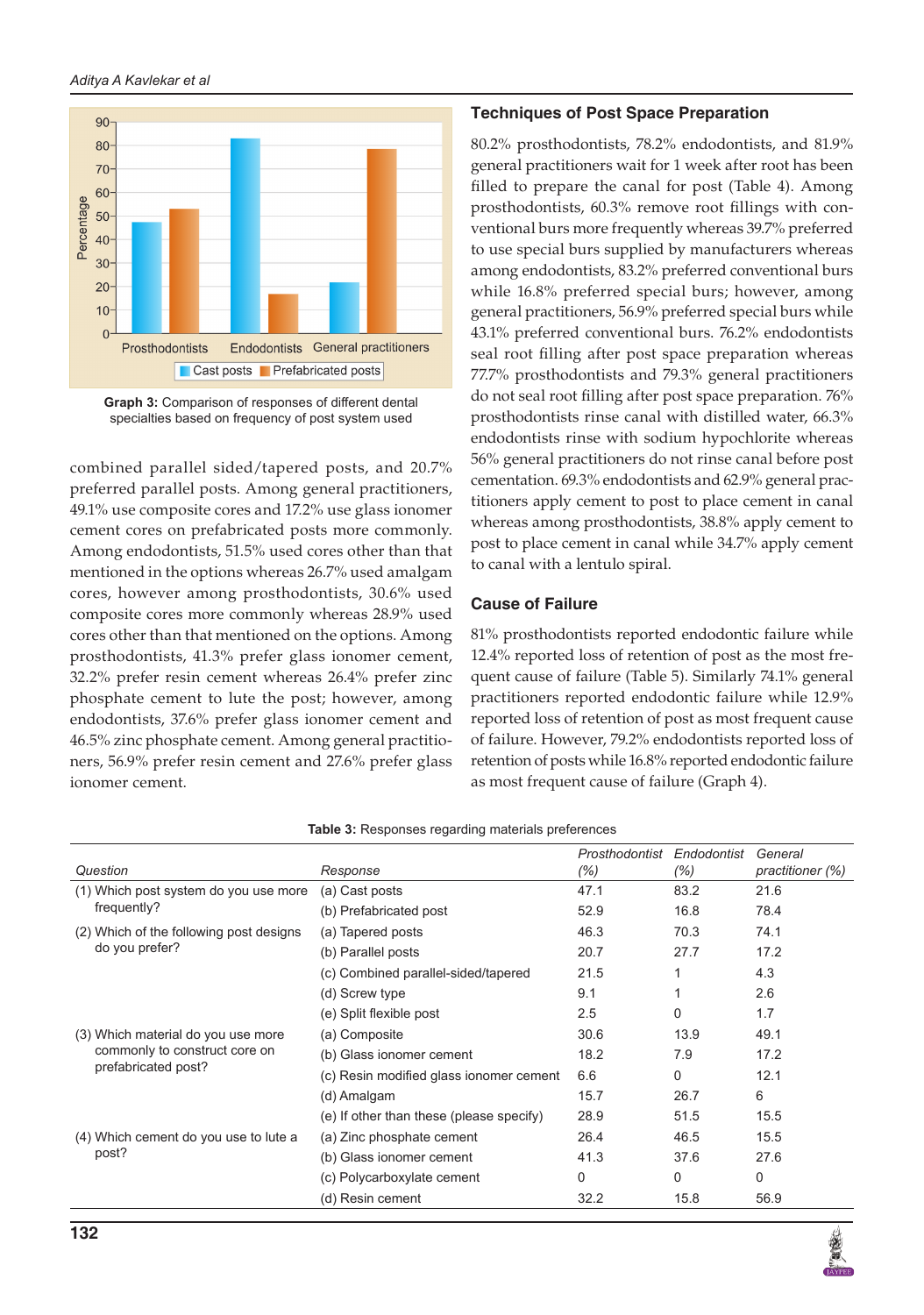|  | Treatment Concepts for Restoration of endodontically Treated Teeth |  |
|--|--------------------------------------------------------------------|--|
|  |                                                                    |  |

| Question                                            | Response                                                                        | Prosthodontist<br>$(\% )$ | Endodontist<br>$(\% )$ | General<br>practitioner (%) |
|-----------------------------------------------------|---------------------------------------------------------------------------------|---------------------------|------------------------|-----------------------------|
| (1) When do you prepare the                         | (a) Immediately after root has been filled                                      | 10.7                      | 19.8                   | 1.7                         |
| canal for post?                                     | (b) Wait for 1 week after root has been filled                                  | 80.2                      | 78.2                   | 81.9                        |
|                                                     | (c) If other than these (please specify)                                        | 9.1                       | 2                      | 16.4                        |
| (2) How do you remove the<br>root filling material? | (a) Conventional rotary instruments, e.g., Gates<br>Glidden drills, pezoreamers | 60.3                      | 83.2                   | 43.1                        |
|                                                     | (b) Special burs supplied by manufacturers                                      | 39.7                      | 16.8                   | 56.9                        |
|                                                     | (c) Round burs                                                                  | 0                         | 0                      | 0                           |
|                                                     | (d) Hand reamers                                                                | 0                         | 0                      | 0                           |
|                                                     | (e) Heated instruments                                                          | 0                         | 0                      | 0                           |
|                                                     | (f) Solvents                                                                    | 0                         | $\Omega$               | $\Omega$                    |
| (3) Do you seal the root filling                    | (a) Yes                                                                         | 22.3                      | 76.2                   | 20.7                        |
| after preparing the canal<br>for a post?            | $(b)$ No                                                                        | 77.7                      | 23.8                   | 79.3                        |
| (4) Which solution do you use                       | (a) Distilled water                                                             | 76                        | 30.7                   | 36.2                        |
| to rinse the canal before<br>cementing the posts?   | (b) Hydrogen peroxide                                                           | 5.8                       |                        | 3.4                         |
|                                                     | (c) Sodium hypochlorite                                                         | 9.1                       | 66.3                   | 2.6                         |
|                                                     | (d) EDTA                                                                        | 2.5                       | 0                      | 1.7                         |
|                                                     | (e) Chlorhexidine                                                               | 2.5                       | 0                      | 0                           |
|                                                     | (f) Do not rinse                                                                | 4.1                       | 2                      | 56                          |
| (5) Which method do you use                         | (a) Apply it to the post before placing in canal                                | 38.8                      | 69.3                   | 62.9                        |
| to place the cement in                              | (b) Applying cement to canal by probe                                           | 19.8                      | 26.7                   | 23.3                        |
| canal?                                              | (c) Applying cement to canal with a lentulo spiral                              | 34.7                      | 0                      | 6.9                         |
|                                                     | (d) Applying cement to canal with small plastic tube                            | 6.6                       | 4                      | 6.9                         |

**Table 4:** Responses regarding techniques of post space preparation

**Table 5:** Responses regarding cause of failure

|                                         |                                |                    |                 | General          |
|-----------------------------------------|--------------------------------|--------------------|-----------------|------------------|
| Question                                | Response                       | Prosthodontist (%) | Endodontist (%) | practitioner (%) |
| (1) Which is the most frequent failure? | (a) Loss of retention of posts | 12.4               | 79.2            | 12.9             |
|                                         | (b) Endodontic failure         | 81                 | 16.8            | 74.1             |
|                                         | (c) Crown fracture             | 2.5                |                 |                  |
|                                         | (d) Root fracture              | 4.1                |                 | 10.3             |
|                                         | (e) No failures                |                    |                 | 2.6              |



**Graph 4:** Comparison of responses of different dental specialties based on most frequent failure

### **DISCUSSION**

The overall return rate of the questionnaire was 37% which is in line with other studies. $5,6$  Due to anonymous nature of the study, it was not possible to send reminders.

*Journal of Contemporary Dentistry, May-August 2016;6(2):129-136* **133**

Majority of the respondents, 89.3% prosthodontists, 81.2% endodontists, and 90.5% general practitioners were not of the opinion that every ETT must receive a post which is commensurate with the consensus in the literature.

Most prosthodontists and endodontists place posts in 30% of all ETT whereas most general practitioners place posts in 30 to 70% of all ETT which is less frequent than a comparable study carried out in Germany.<sup>7</sup>

Studies have demonstrated that a post does not reinforce ETT and reduce fracture probability.<sup>8-12</sup> Contrary to this, a large percentage of general practitioners were of the opinion that a post reinforces ETT which is much higher than studies carried out in Sweden, Germany, and United States.<sup>7,13,14</sup> This may be the reason for majority of general practitioners placing posts frequently in ETT. However, in the present study, majority of prosthodontists (68.6%) and endodontists (80.2%) believed in reinforcement effect when posts were used with adhesive luting whereas in Germany, only a minority believe in reinforcement effect when post placement is performed either adhesively or conventionally.<sup>7</sup>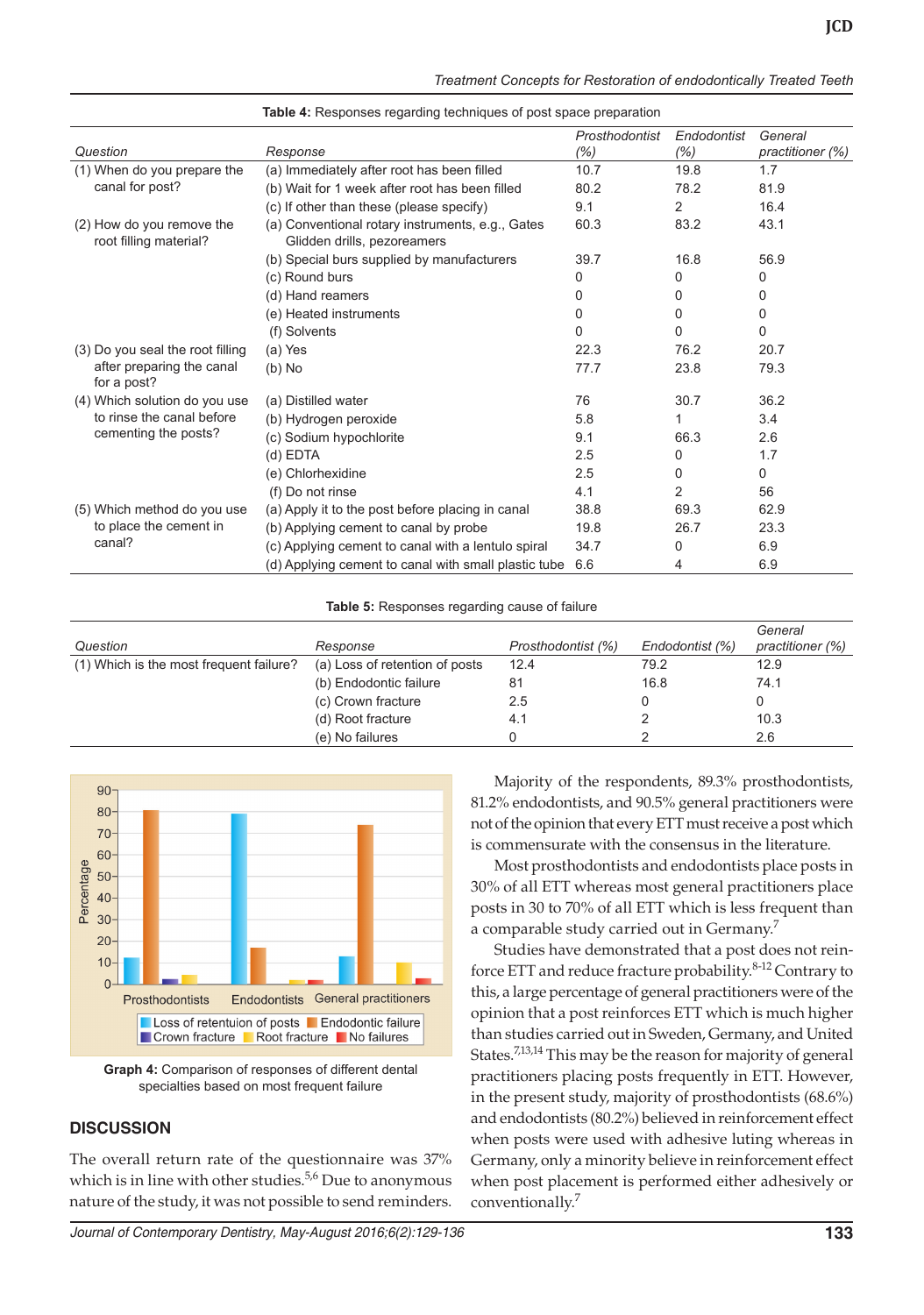As compared to studies in Sweden, United States, and Germany, a higher percentage of prosthodontists and general practitioners believed that a reinforcement effect by using a ferrule exists which is in agreement with literature which suggests posts made with ferrule have increased resistance to failure. However, in the present study, lesser percentage of endodontists believe in fracture resistance effect of ferrule.<sup>7,13-17</sup>

According to literature, anterior teeth with minimal access cavity can be restored with composite resin. Premolars and molars with minimal access cavities can be restored with amalgam or composite resin in combination with a resin bonding system. Posterior teeth with large access cavities following extensive carious lesions carry greater occlusal loads and therefore require protection against possible fracture by cuspal coverage.<sup>11,18</sup> However, majority of endodontists and general practitioners place posts more frequently in premolars and anteriors. This may be due to extensive caries in these teeth or due to discoloration requiring coverage in esthetic areas. In a similar study in Sweden, it was more common to use posts in endodontically treated molars and premolars.<sup>13</sup>

Most prosthodontists, endodontists, and general practitioners use posts more commonly for single-crown therapy; however, few prosthodontists also use posts for abutment teeth for FPD. The possible explanation may be to increase the retention of crown or due to belief of reinforcement effect of posts. In the study in Sweden, the use of posts for abutments for FPDs was much more common compared to single-crown therapy.<sup>13</sup>

It was more common among endodontists to use cast posts whereas most general practitioners use prefabricated posts more frequently, which may be due to the fact that prefabricated posts are easy to use and require less chairside time. However, among prosthodontists, casts posts were used with same frequency as prefabricated posts. In Germany and UK, there was a preference for prefabricated posts, however, Swedish and British dentists preferred cast post and core.<sup>5,7,13,19</sup> In Sweden and United States, use of cast posts was more common among prosthodontists compared to general practitioners.<sup>13,14</sup>

Endodontists and general practitioners preferred tapered posts though according to literature tapered posts have higher failure rates than both prefabricated and cast parallel-sided posts except for teeth with ovoid canals.<sup>20-22</sup> However, among prosthodontists, most preferred tapered posts, while a minority preferred combined parallelsided/tapered posts and parallel posts. In Germany, screw-type posts were the preferred post design which was followed by tapered posts.<sup>7</sup>

Most general practitioners and prosthodontists use composite cores more frequently on prefabricated posts whereas most endodontists used cores other than that mentioned in the options in the present study. In the United States and UK, amalgam cores are more popular whereas majority of German and Swedish dentists use composite resin cores.5,7,13,14

Glass ionomer cement was the preferred cement to lute posts for most prosthodontists and endodontists whereas majority of general practitioners preferred resin cement. In Sweden, zinc phosphate was preferred cement among both prosthodontists and general practitioners whereas in United States and Northern Ireland, glass ionomer was preferred among general practitioners while only few prosthodontists used this cement for luting.13,14,19

Most prosthodontists, endodontists, and general practitioners preferred to wait for 1 week after root had been filled to prepare canal for posts which is comparable to a study in Northern Ireland. This result is, however, contrary to Swedish dentists who prefer to prepare the canal for posts immediately after root has been filled.<sup>13,19</sup>

Prosthodontists and endodontists preferred to remove root fillings with conventional burs which is similar to the practice followed by dentists in Sweden and United States whereas most general practitioners in the present study prefer special burs supplied by manufacturers.<sup>13,14</sup>

It has been recommended to seal the root filling after post space preparation to obtain a dense seal to prevent risk of coronal leakage which is a causal factor for root canal failure.<sup>23-27</sup> Most endodontists seal root filling after post space preparation whereas majority of prosthodontists and general practitioners do not seal. In a comparable study in Sweden, 48% prosthodontists and 34% general practitioners practiced sealing root filling. Most commonly used material for this was zinc oxideeugenol cement.<sup>13</sup>

Rinsing of canal is recommended before post cementation to remove the smear layer formed after instrumentation of root canal.<sup>28</sup> Most prosthodontists use distilled water, while endodontists preferred sodium hypochlorite, however most general practitioners do not rinse canal before post cementation. All prosthodontists and 92% of general practitioners in Sweden followed this recommendation. Hydrogen peroxide + alcohol and Tubulicid (Dental therapeutics) were the commonly used rinsing solutions used by them. $^{13}$ 

Endodontists and general practitioners preferred to apply cement to post to place cement in canal whereas among prosthodontists, 38.8% apply cement to post to place cement in canal while 34.7% apply cement to canal with a lentulo spiral. In Sweden, 32% general practitioners applied cement to the post before placing it in the canal whereas 37% prosthodontists used a small plastic tube to perform this procedure.<sup>13</sup>

Most prosthodontists and general practitioners reported endodontic failure as the most frequent cause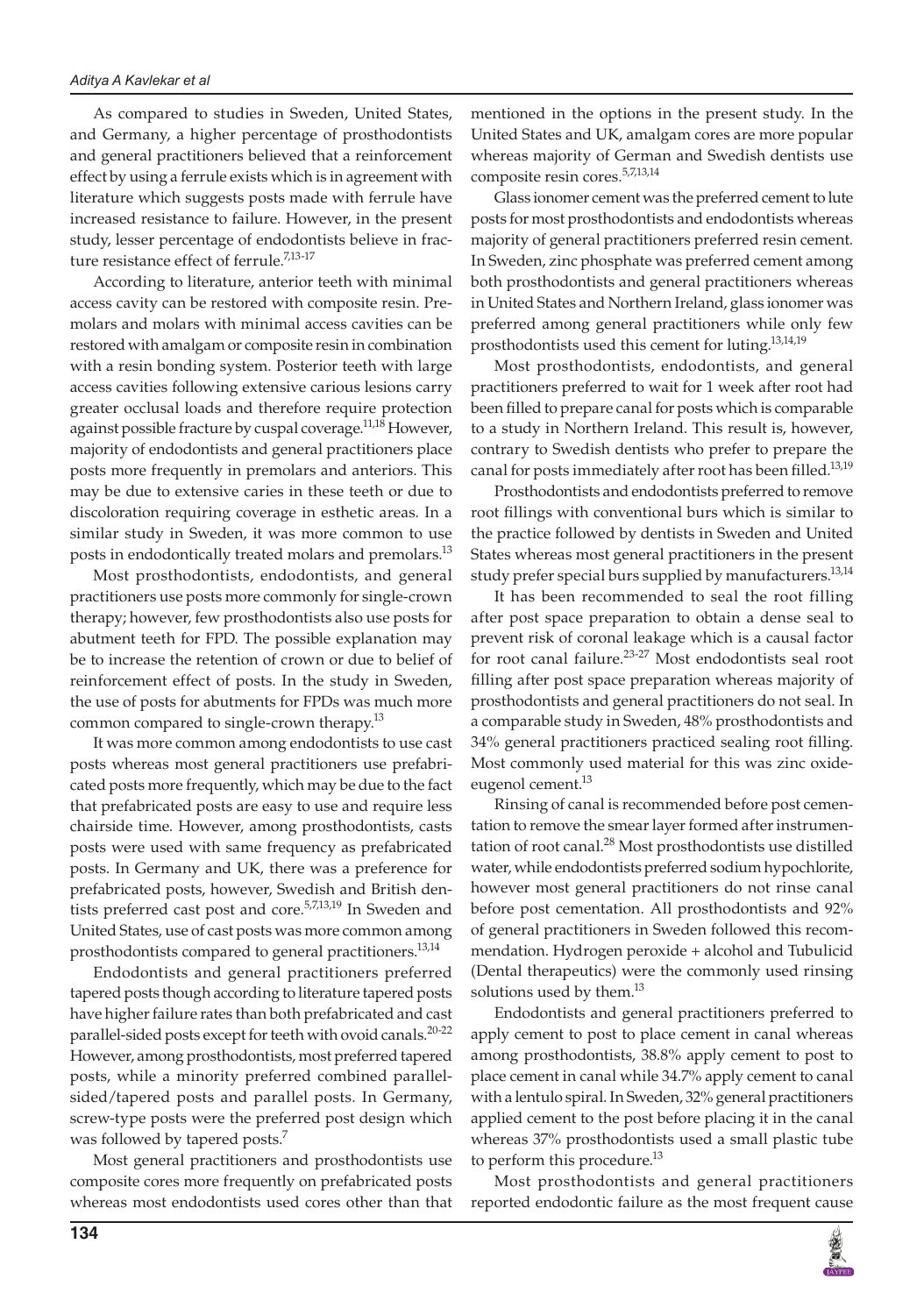of failure, however, most endodontists reported loss of retention of posts as a cause of failure. In a study in Germany, loss of retention (43%) was the most common reason for failure followed by endodontic problems (36%) and root fractures (29%).<sup>7</sup>

The present study exhibited variations in the knowledge and practices among clinicians in different countries and different specialties in India. The inconsistency in treatment modalities could be due to the fact that longterm studies on success rate of different restoration techniques are scarce. If long-term randomized trials are conducted in the community then a homogenous clinical trial-based dental practice will emerge. Due to contradictory responses, it is not possible to recommend a standard treatment protocol for restoration of ETT.

# **CONCLUSION**

Within the limitations of this study, the following conclusions were drawn:

- • 89.3% prosthodontists, 81.2% endodontists, and 90.5% general practitioners were not of the opinion that every ETT must receive a post.
- 70.7% general practitioners were in the false belief that a post reinforces ETT and reduces fracture probability and place posts more frequently as compared to prosthodontists and endodontists.
- 44.6% endodontists were in the false belief that ferrule does not increase the fracture resistance.
- Cast post and cores were preferred by 83.2% endodontists whereas prefabricated posts were preferred by 78.4% general practitioners. Prosthodontists used cast posts and cores as well as prefabricated posts with relatively same frequency.
- 70.3% endodontists, 74.1% general practitioners, and 46.3% prosthodontists preferred tapered posts which is contrary to the present consensus that tapered posts have a higher failure rate.
- 41.3% prosthodontists and 37.6% endodontists preferred glass ionomer cement to lute posts whereas 56.9% general practitioners preferred resin cement.
- 60.3% prosthodontists and 83.2% endodontists preferred conventional burs to remove root fillings whereas general practitioners preferred special burs supplied by manufacturers.
- 76.2% endodontists seal root filling after post space preparation whereas 77.7% prosthodontists and 79.3% general practitioners do not seal the root filling.
- 76% prosthodontists use distilled water, while 66.3% endodontists use sodium hypochlorite to rinse the canal and 56% general practitioners do not rinse canal before post cementation.
- $69.3\%$  endodontists and  $62.9\%$  general practitioners apply cement to post to place cement in the canal

whereas among prosthodontists, 38.8% apply cement to post to place cement in canal while 34.7% apply cement to canal with a lentulo spiral.

- 81% prosthodontists and 74.1% general practitioners reported endodontic failure as the most frequent cause of failure, however, 79.2% endodontists reported loss of retention of posts.
- There were difference in knowledge and practices followed in restoration of ETT among clinicians in different countries as well as between the different specialties – prosthodontists, endodontists, and general practitioners studied in India.

# **REFERENCES**

- 1. Chadwick J, Gonzales A, McLean C, Naghavi A, Rosati S, Yau S. Restoration of endodontically treated teeth: An evidence based literature review. University of Toronto, Faculty of Dentistry-Community Dentistry 2008; p. 1-21.
- 2. Reeh ES, Messer HH, Douglas WH. Reduction in tooth stiffness as a result of endodontic restorative procedures. J Endod 1989 Nov;15(11):152-156.
- 3. Al-Omiri MK, Mahmoud AA, Rayyyan MR, Abu-Hammad O. Fracture resistance of teeth restored with post-retained restorations: An overview. J Endod 2010 Sep;36(9):1439-1449.
- 4. Biter K, Kielbassa AM. Post-endodontic restorations with adhesively luted fiber-reinforced composite post systems: A review. Am J Dent 2007 Dec;20(7):353-360.
- 5. Seow LL, Toh CG, Wilson NH. A survey of current practices among general dental practitioners in Manchester in 2002. Prim Dent Care 2003 Jul;10(3):87-92.
- 6. Brunton PA, Christensen GJ, Cheung SW, Burke FJ, Wilson NH. Contemporary dental practice in the UK: Indirect restorations and fixed prosthodontics. Br Dent J 2005 Jan;198(2):99-103.
- 7. Naumann M, Kiessling S, Seemann R. Treatment concepts for restoration of endodontically treated teeth: A nationwide survey of dentists in Germany. J Prosthet Dent 2006 Nov;96(5):332-338.
- 8. Lovdahl PE, Nicholls JI. Pin-retained amalgam cores vs castgold dowel-cores. J Prosthet Dent 1977 Nov;38(5):507-514.
- 9. Guzy GE, Nicholls JI. *In vitro* comparison of intact endodontically treated teeth with and without endo-post reinforcement. J Prosthet Dent 1979 Jul;42(1):39-44.
- 10. Sorensen JA, Martinoff JT. Intracoronal reinforcement and coronal coverage: A study of endodontically treated teeth. J Prosthet Dent 1984 Jun;51(6):780-784.
- 11. Trope M, Maltz DO, Tronstad L. Resistance to fracture of restored endodontically treated teeth. Endod Dent Traumatol 1985 Jun;1(3):108-111.
- 12. Assif D, Bitenski A, Pilo R, Oren E. Effect of post design on resistance to fracture of endodontically treated teeth with complete crowns. J Prosthet Dent 1993 Jan;69(1):36-40.
- 13. Eckerbom M, Magnusson T. Restoring endodontically treated teeth: A survey of current opinions among board-certified prosthodontists and general dental practitioners in Sweden. Int J Prosthodont 2001 May-Jun;14(3):245-249.
- 14. Morgano SM, Hashem AF, Fotoohi K, Rose L. A nation wide survey of contemporary philosophies and techniques of restoring endodontically treated teeth. J Prosthet Dent 1994 Sep;72(3):259-267.